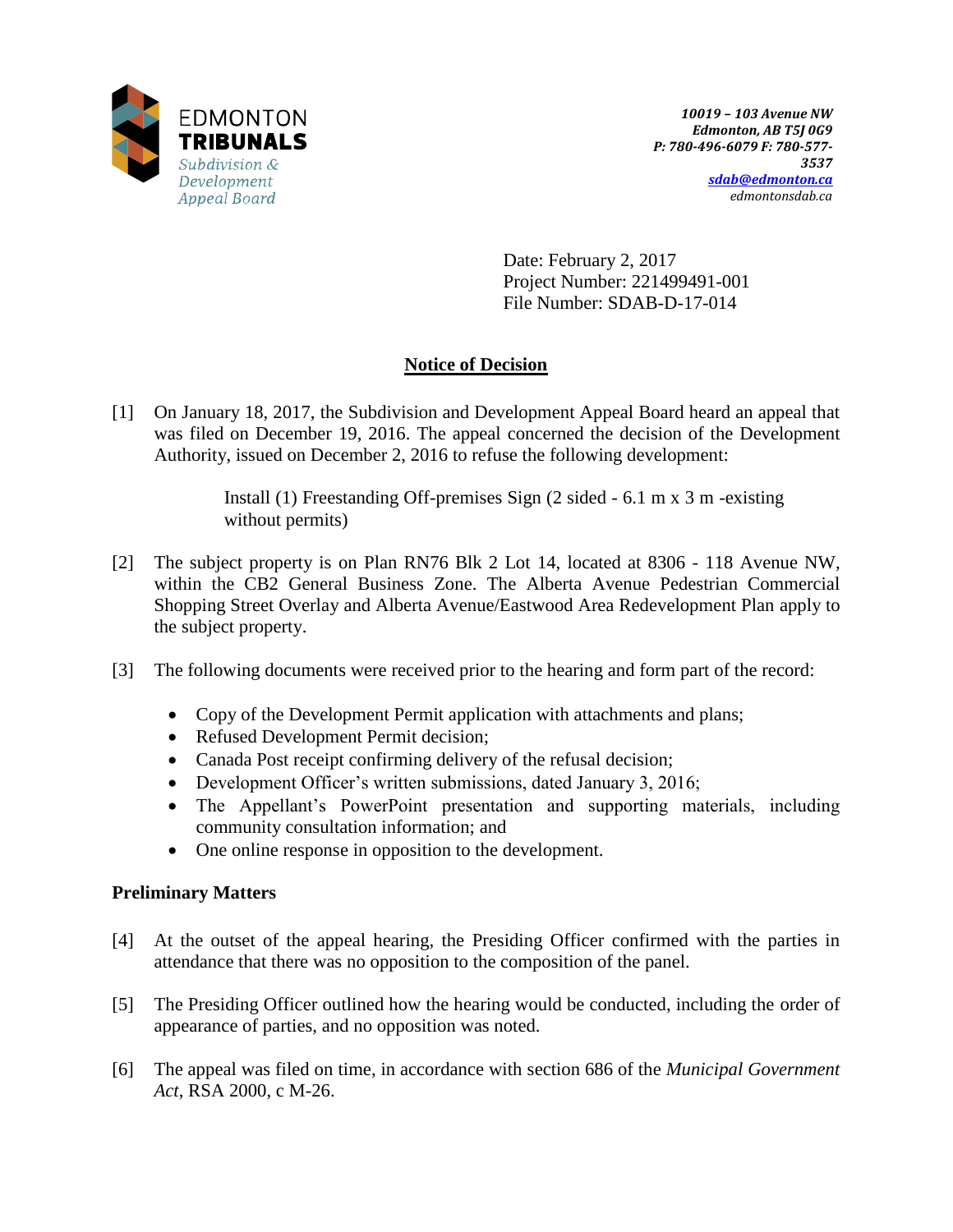### **Summary of Hearing**

- *i) Position of the Appellant, Outfront Media*
- [7] The Appellant was represented by Mr. M. Levine.
- [8] Mr. Levine provided an overview of the existing sign development, which has been existing at its current location along 118 Avenue and 83 Street since 1993. The sign is two-sided, and is intended to attract east-west vehicular traffic along 118 Avenue. The east-facing façade is partially obscured by trees. In the future, the Appellant intends to illuminate the paper sign using a lightbulb. It will not be a digital sign.
- [9] Mr. Levine explained that the Alberta Avenue Pedestrian Commercial Shopping Street Overlay (the "Overlay") allows only a maximum height of six metres for signs. The proposed development is therefore approximately two metres over-height.
- [10] The Appellant submitted that the height variance should be granted because the sign is in character with the businesses in the area. Should the sign be reduced to six metres, there will be financial costs to the Appellant for the removal of the existing sign, and the construction of a new one.
- [11] Referencing the one online response submitted by a neighbouring property owner in opposition to the development, Mr. Levine noted that the wording of the neighbour's comment suggests that the sign is over-sized and that it does not currently exist. Mr. Levine disagreed: not only does the sign currently exist, it is actually fairly typical at approximately 10 feet x 20 feet. He submitted that the neighbour did not fully understand the nature of the development permit application that is the subject of this appeal.
- [12] Upon questioning by the Board, Mr. Levine clarified that the development did have a valid permit from 1993 to 1997, and from 2007 to 2012. He was unsure why his predecessor did not apply for a new sign permit.
	- *ii) Position of the Development Authority*
- [13] The Development Authority was represented by Mr. S. Ahuja.
- [14] Mr. Ahuja clarified that no variances were required for the previous approved sign permits. However, in this case, the Overlay does not permit signs over six metres, so a variance is needed. Upon questioning by the Board, he stated that if he had the authority to vary height, he probably would have granted the variance in this case, citing the fact that the sign has existed for a number of years, and that its east-facing façade is partially obscured by trees.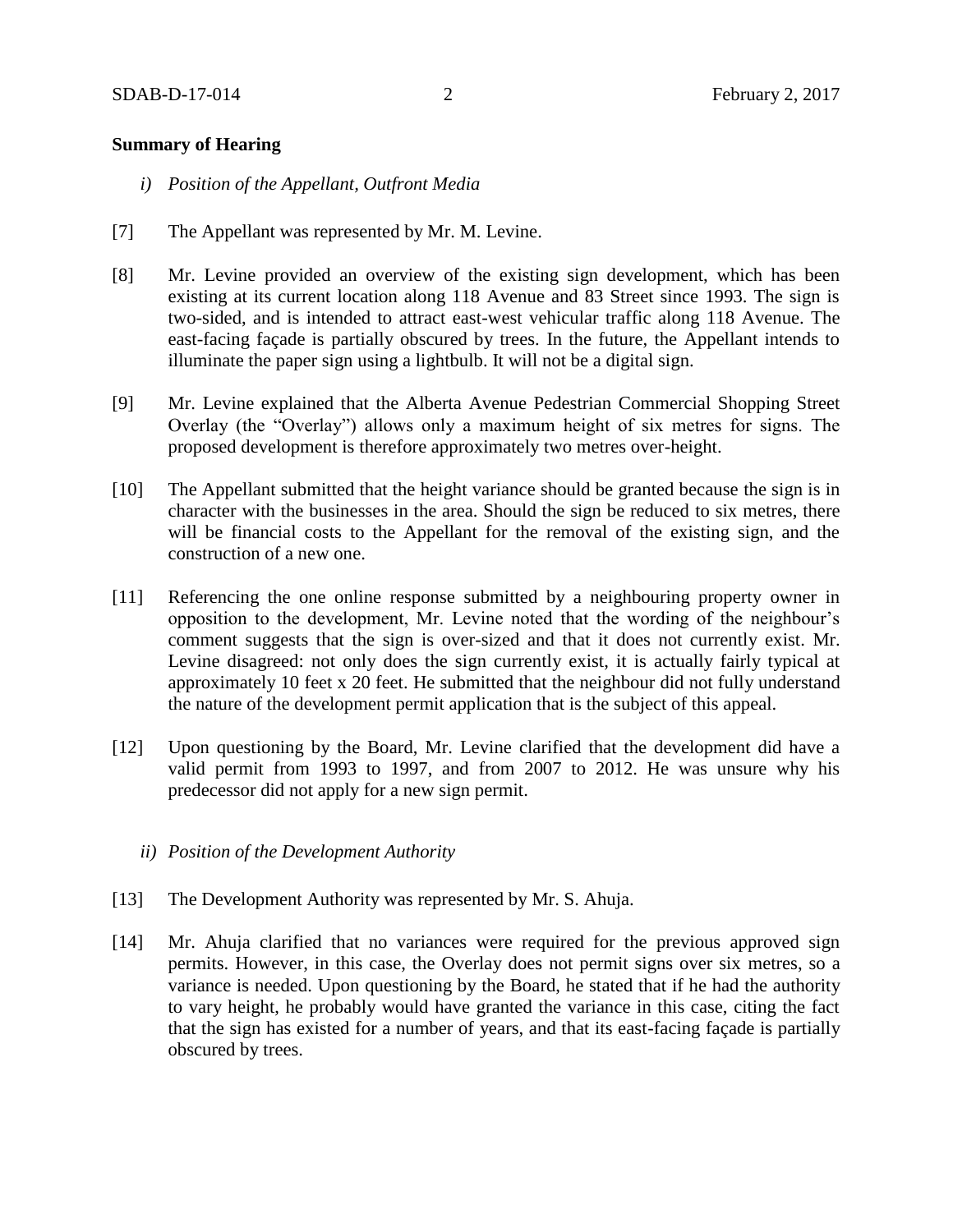[15] Upon further questioning, Mr. Ahuja stated that although he is not an urban designer, it was his understanding that the Overlay was intended simply to keep all signs at six metres in height, rather than eliminating all signs within the Overlay.

### **Decision**

- [16] The appeal is ALLOWED and the decision of the Development Authority is REVOKED. The development is GRANTED as applied for to the Development Authority, subject to the following CONDITIONS:
	- 1) The subject Freestanding Off-premises Sign permit is approved for a period of up to five years, to expire on **February 2, 2022.**
	- 2) The proposed Freestanding Off-premises Sign shall be in accordance with the approved plans submitted.
	- 3) The intensity of exposed bulbs on a Sign, excluding Digital Signs, shall not exceed 1100 lumens. (Reference Section 59.2(4))
- [17] In granting the development, the following VARIANCE to the *Edmonton Zoning Bylaw* is allowed:
	- 1) Section  $821.3(23)(a)$  is relaxed to permit a deficiency of 1.92 metres, for a total Sign Height of 7.92 metres instead of 6.0 metres.

#### **Reasons for Decision**

- [18] Freestanding Off-premises Signs are a Discretionary Use in the CB2 General Business Zone. The subject development is located at 8306 – 118 Avenue NW, and the Alberta Avenue Pedestrian Commercial Shopping Street Overlay (the "Overlay") applies to the development. Under section 821.3(23)(a) of the Overlay, "the maximum Height of a Freestanding Sign shall be 6.0 m." The sign face of the proposed development is 6.1 metres x 3.0 metres, with an overall height of 7.92 metres. It therefore requires a variance of 1.92 metres.
- [19] Under section 687(3)(d) of the *Municipal Government Act*, the Board:

may make an order or decision or issue or confirm the issue of a development permit even though the proposed development does not comply with the land use bylaw if, in its opinion,

- (i) The proposed development would not
	- (A) unduly interfere with the amenities of the neighbourhood, or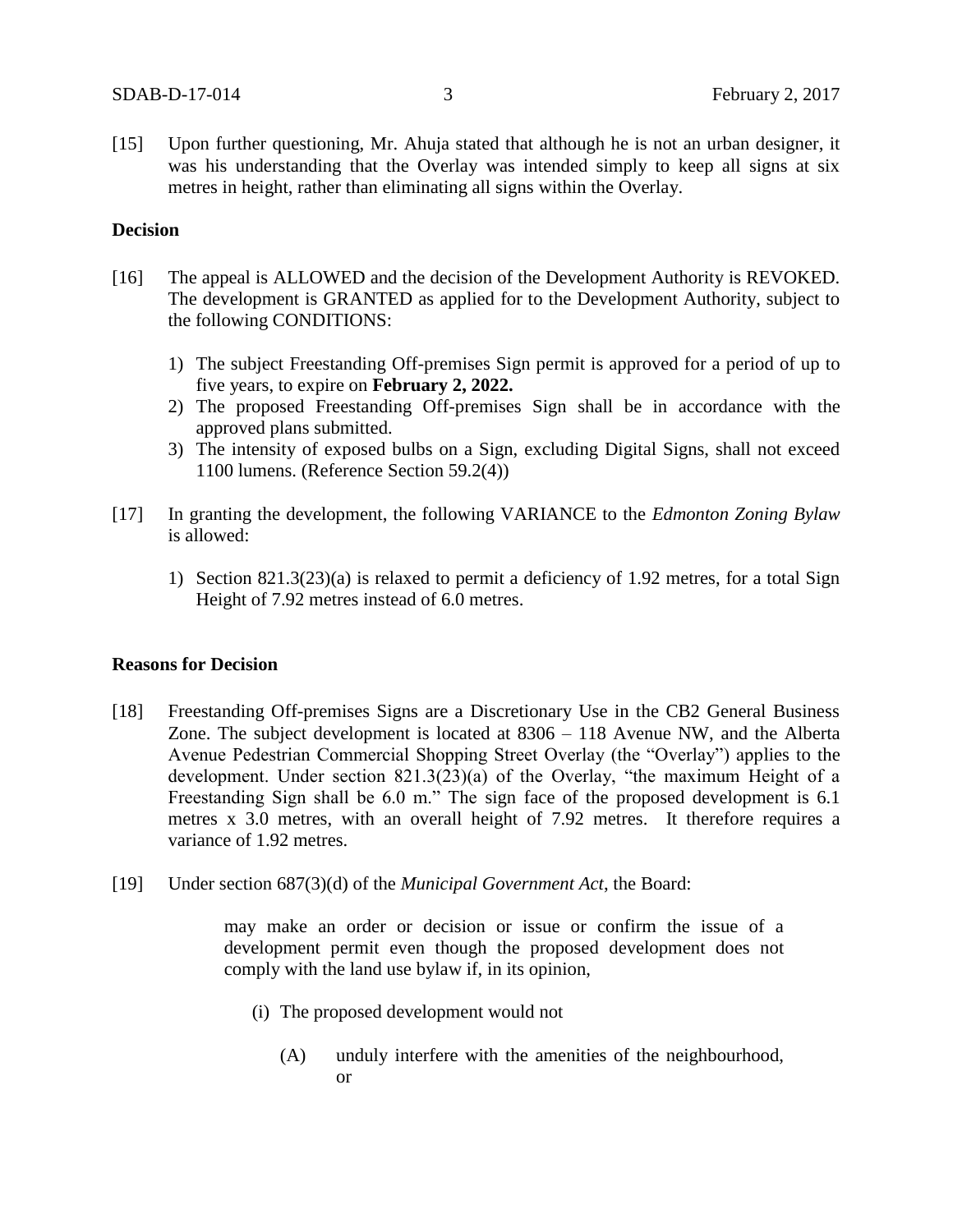- (B) materially interfere with or affect the use, enjoyment or value of neighbouring parcels of land
- [20] Even though the proposed sign does not comply with the height requirements under the *Edmonton Zoning Bylaw*, the Board exercises its authority under section 687(3)(d) to grant the required height variance for the following reasons:
	- a) With the exception of the Height requirement under section 821.3(23)(a), the proposed Sign complies with all other development regulations.
	- b) The Board reviewed the visual impact of the subject Sign by focusing on the 1.9 metre Height variance. The Board notes that signs of 6.0 metres in Height or lower are allowed at this location.
	- c) Photographs presented before the Board demonstrated that the east face of the proposed Sign is somewhat concealed by the buildings and landscaping that is located east of the subject Sign on 118 Avenue. Notwithstanding the Overlay, the Board has made a determination that 118 Avenue is an arterial roadway and a major transit route, and the Sign is located appropriately to attract the attention of vehicular traffic on this road.
	- d) When it was constructed in 1993 and subsequently permitted in 2007, the sign fully complied with the requirements of the *Edmonton Zoning Bylaw* as it existed at those times. The non-compliance arose with Bylaw 17422 that came into effect on December 1, 2015. But for the lapsing of the 2007 permit, the sign would be a legal non-conforming Use that could continue to be used.
	- e) Other than one online comment submitted by a neighbouring property owner in opposition to this development application, the Board received no other feedback. Of note, no representatives from the community league or the Alberta Avenue and Area Business Revitalization Zone appeared in opposition. In fact, the Board notes that acceptable community consultation was conducted, and there is generally broad support for the proposed Sign.
- [21] For the above reasons, the Board finds that granting the required 1.92 metre Height variance will not unduly interfere with the amenities of the neighbourhood, nor materially interfere with or affect the use, enjoyment or value of neighbouring parcels of land. The appeal is allowed.

Mr. V. Laberge, Presiding Officer Subdivision and Development Appeal Board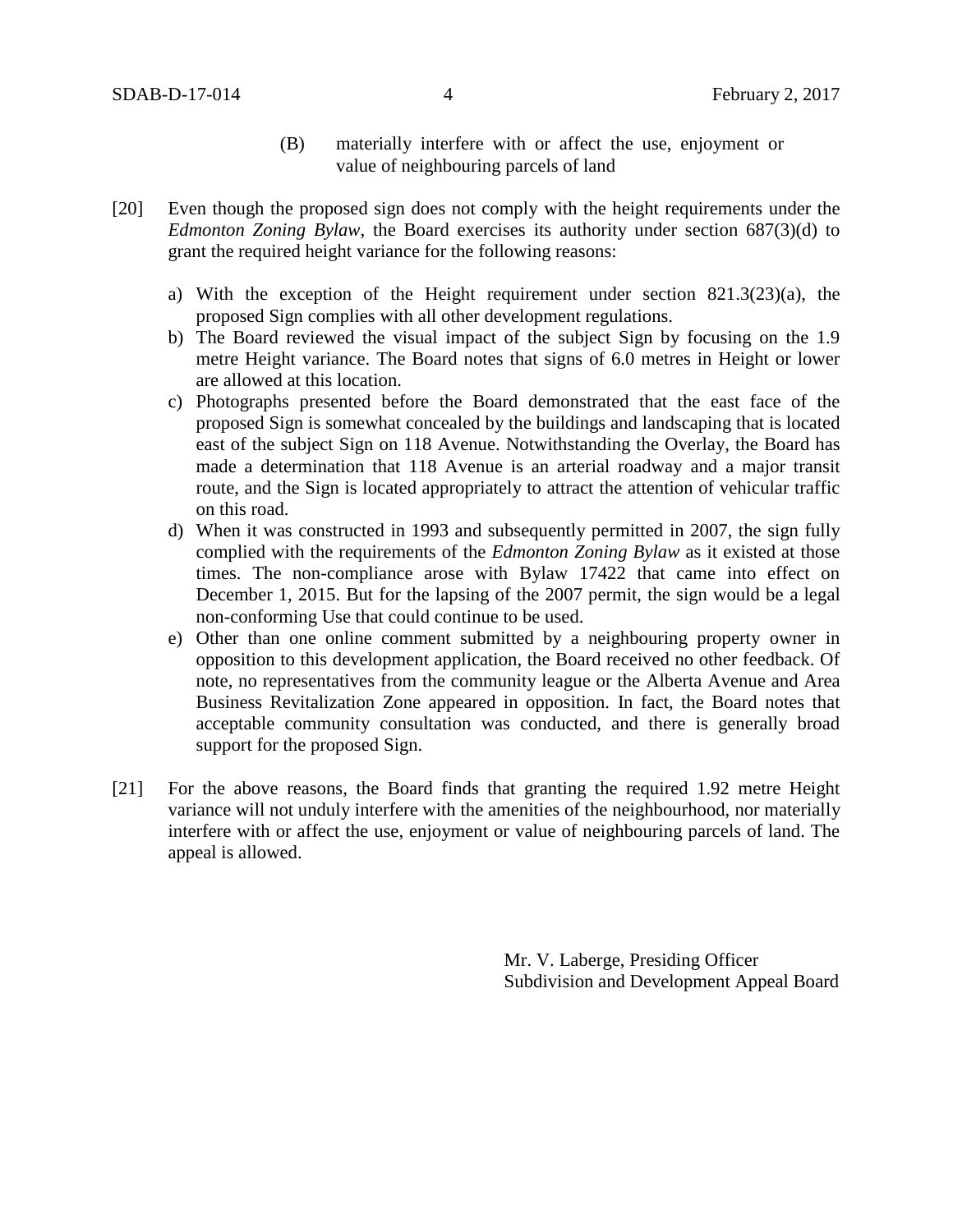### **Important Information for the Applicant/Appellant**

- 1. This is not a Building Permit. A Building Permit must be obtained separately from the Sustainable Development Department, located on the  $5<sup>th</sup>$  Floor, 10250 – 101 Street, Edmonton.
- 2. Obtaining a Development Permit does not relieve you from complying with:
	- a) the requirements of the *Edmonton Zoning Bylaw*, insofar as those requirements have not been relaxed or varied by a decision of the Subdivision and Development Appeal Board,
	- b) the requirements of the *Alberta Safety Codes Act*,
	- c) the *Alberta Regulation 204/207 – Safety Codes Act – Permit Regulation*,
	- d) the requirements of any other appropriate federal, provincial or municipal legislation,
	- e) the conditions of any caveat, covenant, easement or other instrument affecting a building or land.
- 3. When an application for a Development Permit has been approved by the Subdivision and Development Appeal Board, it shall not be valid unless and until any conditions of approval, save those of a continuing nature, have been fulfilled.
- 4. A Development Permit will expire in accordance to the provisions of Section 22 of the *Edmonton Zoning Bylaw, Bylaw 12800*, as amended.
- 5. This decision may be appealed to the Alberta Court of Appeal on a question of law or jurisdiction under Section 688 of the *Municipal Government Act*, RSA 2000, c M-26. If the Subdivision and Development Appeal Board is served with notice of an application for leave to appeal its decision, such notice shall operate to suspend the Development Permit.
- 6. When a decision on a Development Permit application has been rendered by the Subdivision and Development Appeal Board, the enforcement of that decision is carried out by the Sustainable Development Department, located on the 5th Floor, 10250 – 101 Street, Edmonton.

*NOTE: The City of Edmonton does not conduct independent environmental checks of land within the City. If you are concerned about the stability of this property for any purpose, you should conduct your own tests and reviews. The City of Edmonton, when issuing a development permit, makes no representations and offers no warranties as to the suitability of the property for any purpose or as to the presence or absence of any environmental contaminants on the property.*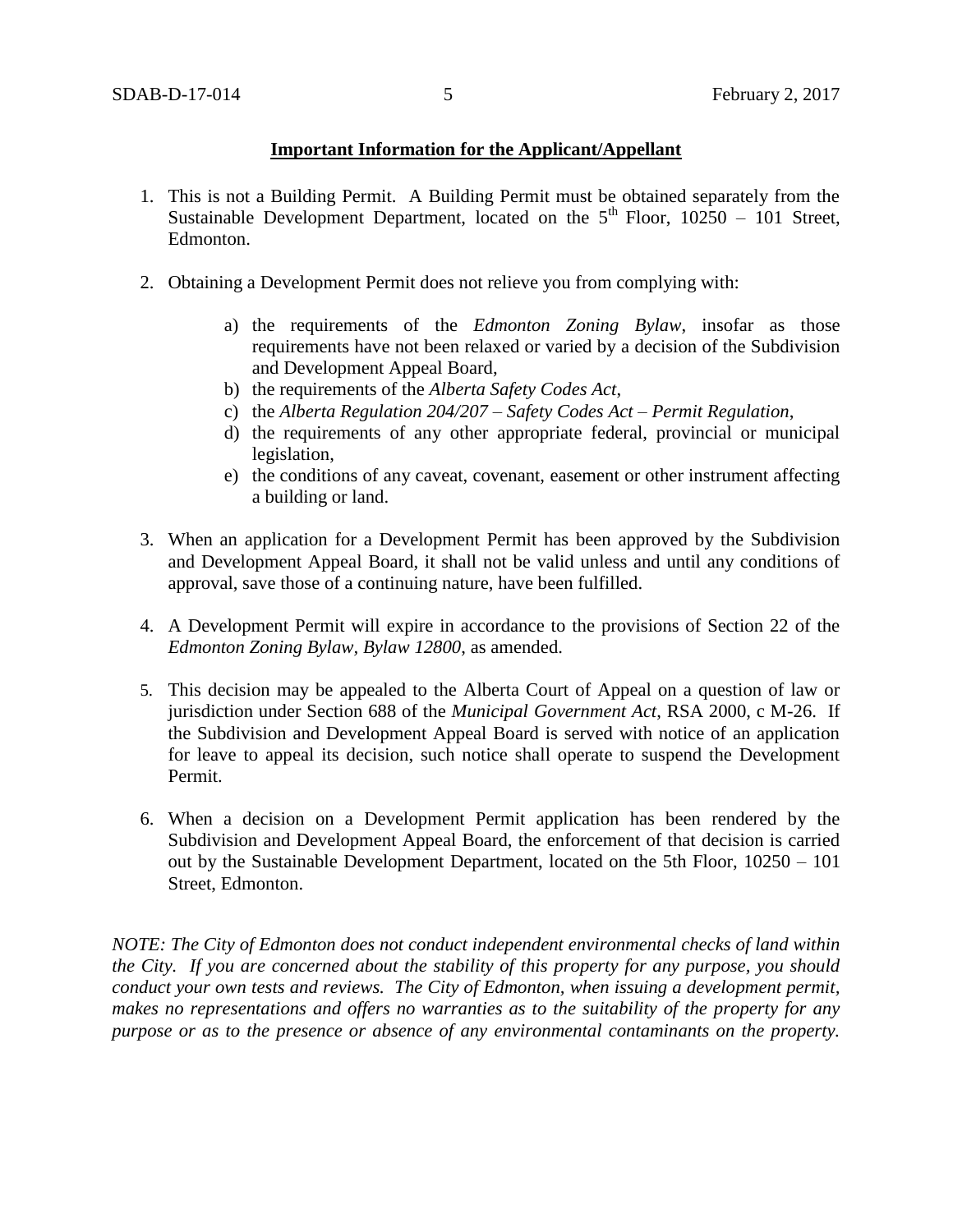

Date: February 2, 2017 Project Number: 000413016-003/004 File Number: SDAB-D-16-294/295

# **Notice of Decision**

[1] The Subdivision and Development Appeal Board (the "Board") at a hearing on September 29, 2016, made and passed the following motion:

That the appeal hearing be scheduled for November 17, 2016.

[2] On November 17, 2016, the Board made and passed the following motion:

That the hearing for SDAB-D-16-294 and SDAB-D-16-295 be tabled to January 18 or 19, 2017, at the written request of Legal Counsel for the Appellant and with the agreement of all parties involved.

[3] On January 18, 2017, the Board made and passed the following motion:

That SDAB-D-16-294 and SDAB-D-16-295 be raised from the table.

[4] On January 18, 2017, the Subdivision and Development Appeal Board heard an appeal that was filed on September 20, 2016. The appeal concerned the decision of the Development Authority to issue two Stop Orders on September 8, 2016. Both Stop Orders required the following:

> CEASE the Non-Accessory Parking, REMOVE all meters, signage, and material related to parking and REFRAIN from allowing Non-Accessory Parking. This Order is to be complied with on or before September 28, 2016.

- [5] With respect to Stop Order 000413016-003, the subject property is on Plan B2 Blk 5 Lot 133, located at 10123 - 106 Street NW. With respect to Stop Order 000413016-004, the subject property is on Plan B2 Blk 5 Lots 134-137. Both properties are within the UW Urban Warehouse Zone. The Capital City Downtown Plan and Special Area Downtown apply to the subject property.
- [6] The following documents were received prior to the hearing and form part of the record: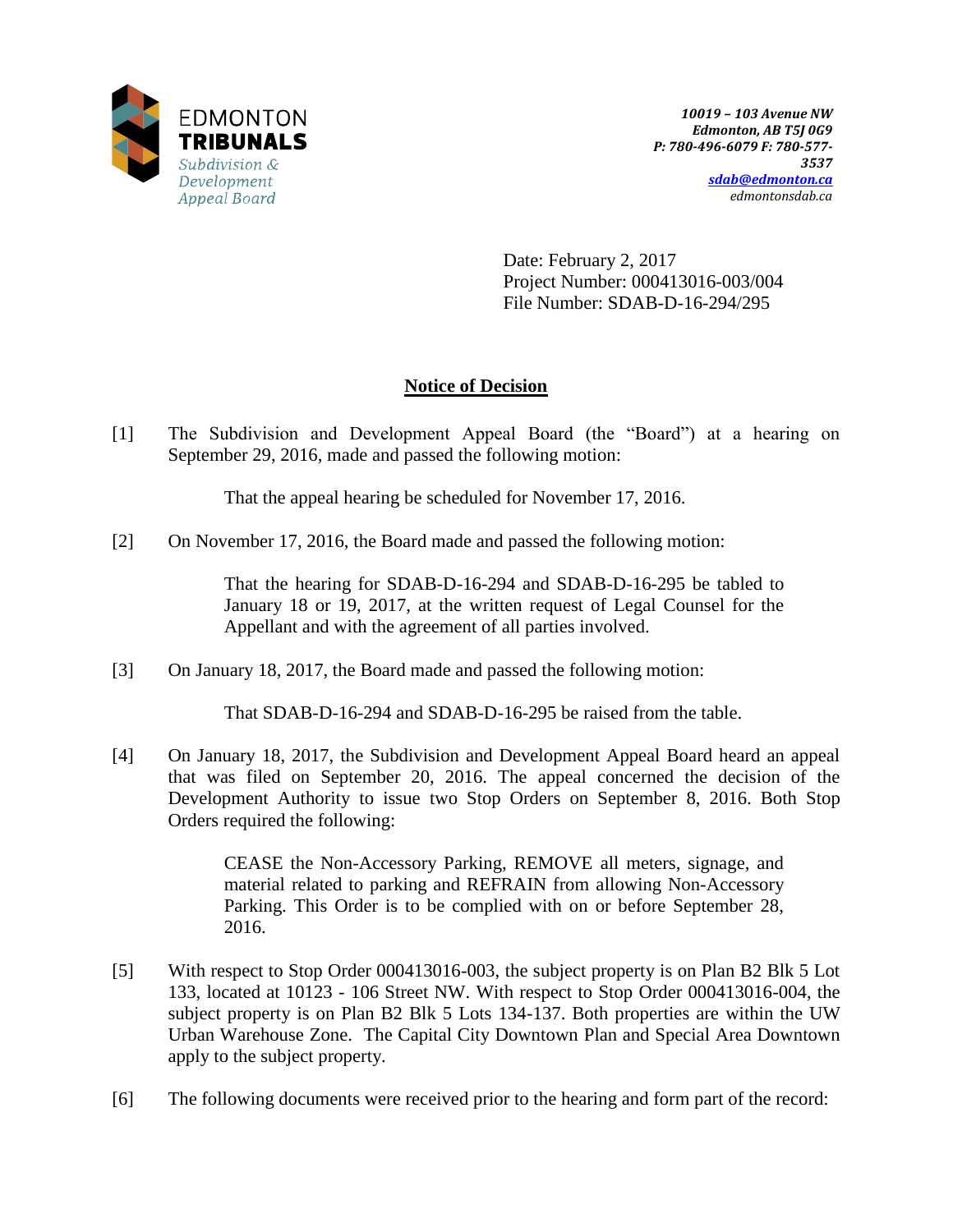- Copy of the original development applications;
- Copy of the Stop Orders 000413016-003 and 000413016-004;
- Appellant's postponement requests;
- Joint submissions of the Appellant and Respondent, with supporting materials;
- Refused Development Permit decision; and
- One letter from the Downtown Edmonton Community League, in opposition to the development.

### **Preliminary Matters**

- [7] At the outset of the appeal hearing, the Presiding Officer confirmed with the parties in attendance that there was no opposition to the composition of the panel.
- [8] The Presiding Officer outlined how the hearing would be conducted, including the order of appearance of parties, and no opposition was noted.
- [9] The appeal was filed on time, in accordance with Section 686 of the *Municipal Government Act*, RSA 2000, c M-26.
- [10] The Presiding Officer acknowledged the joint submissions of both the Appellant and the Respondent City of Edmonton (Development Authority), requesting an extension of the enforcement period from September 28, 2016 to March 15, 2017. The Presiding Officer invited the parties to speak to this matter, particularly as to how it might impact Board processes and appeal rights.
	- *i) Joint Submissions of the Appellant, Wigalo Holding Ltd., and the Respondent, City of Edmonton (Development Authority)*
- [11] The Appellant was represented by legal counsel, Ms. J. Agrios. The Respondent was represented by legal counsel, Mr. M. Gunther. Mr. J. Hogberg and Mr. G. McGovern from the City of Edmonton Sustainable Development Department were also in attendance.
- [12] Ms. Agrios explained that initially, the matter before this Board was to be an appeal of two Stop Orders. The Board subsequently granted two adjournment requests while the Appellant underwent the development permit application process. The City has since declined to agree to a third adjournment request; however, it is amenable to a variance to the issued Stop Orders, effectively requiring that the Appellant either obtain an approved permit by March 15, 2017, or else enforcement action pursuant to the Stop Order shall proceed.
- [13] As a result, both parties now appear before the Board and jointly request that the Board vary the enforcement dates of both Stop Orders from September 28, 2016 to March 15,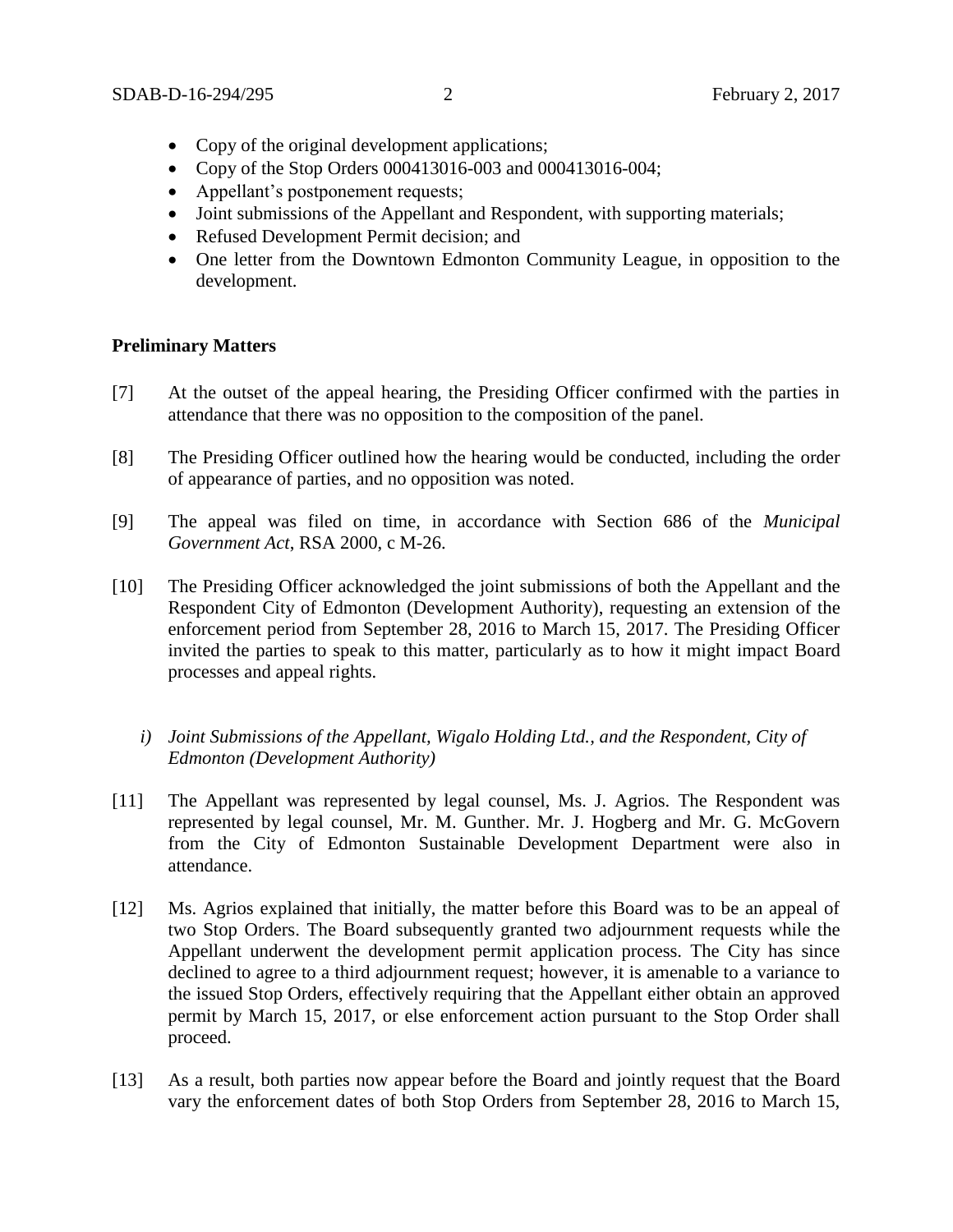2017. Should the Board grant the request, then the Board would effectively be upholding the Stop Order decision, save for the variance to the enforcement date. As the Board's decision is final, the Appellant would have no further right of appeal to this Board with respect to the Stop Orders.

- [14] Regarding the development permit application that is currently underway for the non-Accessory Parking lots, Ms. Agrios explained that should the Development Officer approve the permit, notices would still be mailed to property owners within the 60 metre notification area, at which time, those owners may file an appeal of the development permit approval.
- [15] On the other hand, should the development permit be refused, the Appellant would still have the right to appeal the refusal decision to this Board. However, should the Board at that time uphold the refusal decision, then the Stop Orders would already be in place and the City could then proceed immediately with enforcement action.
- [16] In either scenario, this panel of the Board would not be seized of the matter, as this panel is making a decision only on the Stop Order appeals, and not the merits of the development permit application itself.
- [17] In addition, Mr. Gunther submitted that contrary to being seized, it would be more likely that this panel of the Board would be disqualified from hearing the appeal of the development permit decision, as it has now heard information regarding the subject property. Upon further questioning by the Board on this issue, both Ms. Agrios and Mr. Gunther acknowledged that this hearing has not delved deeply into the merits of the development permit application itself. It would therefore be unlikely that an issue would be raised with respect to this panel's ability to provide a fair hearing should the impending development permit decision be appealed to this Board.
- [18] Upon further questioning, Ms. Agrios clarified that if the Appellant is unable to obtain an approved permit by March 15, 2017, then Bylaw enforcement could move forward with enforcing the Stop Orders. That being said, there is flexibility with respect to the City's method of enforcement. More than likely, as the enforcement date approaches and if the Appellant still has not obtained an approved permit, more discussion would occur between the two parties regarding enforcement. Mr. Gunther concurred.
- [19] In sum, Ms. Agrios submitted that the Board's authority to vary an order is set out in section 687(3)(c) of the *Municipal Government Act.* Accordingly, both the Appellant and the Respondent request that the Board exercise its authority under section 687(3)(c) and vary the enforcement date of the two Stop Orders from September 28, 2016 to March 15, 2017.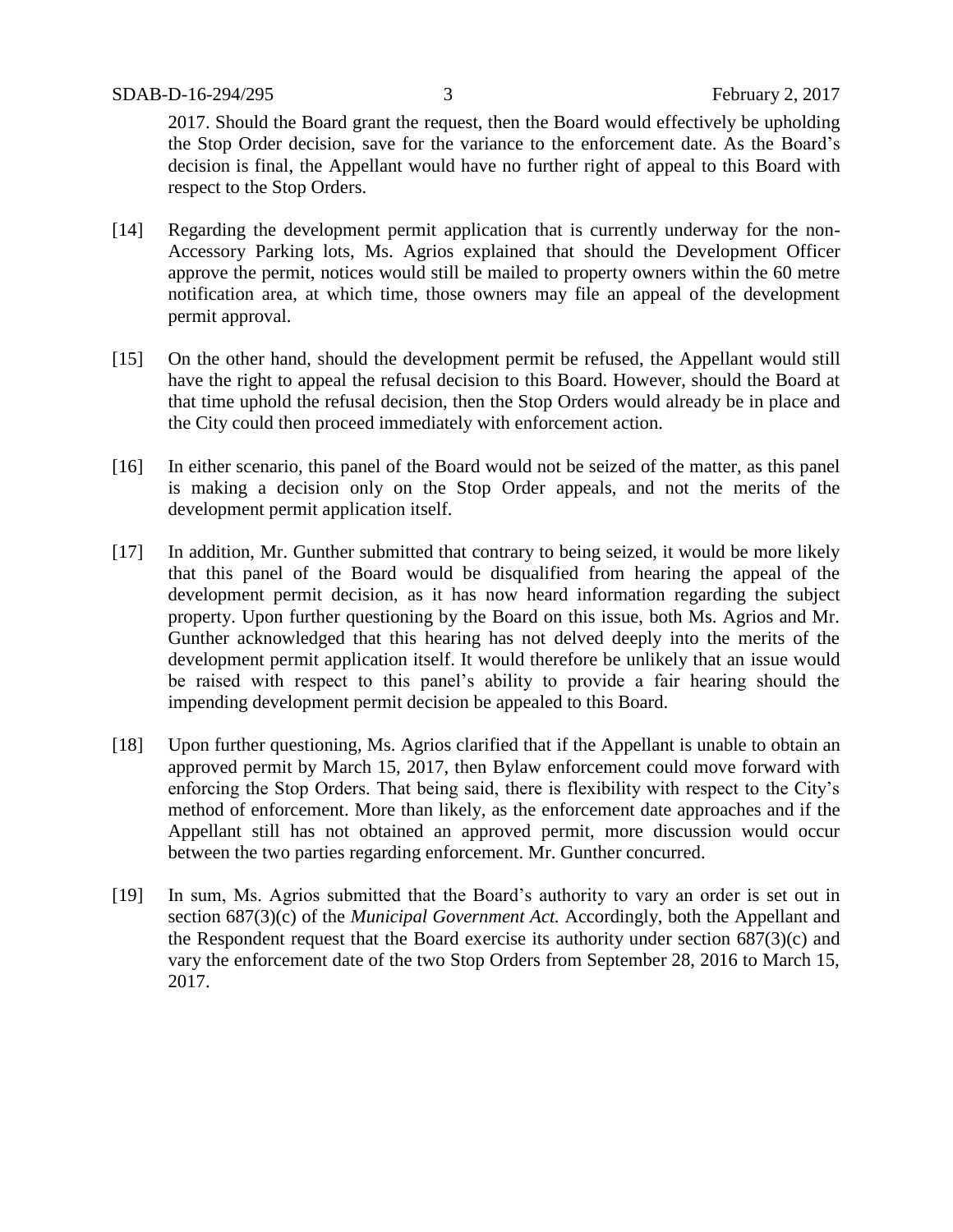### **Decision**

[20] The appeal is ALLOWED IN PART and the decision of the Development Authority is VARIED as follows:

Stop Order 000413016-003 as issued by the Development Authority is UPHELD subject to the following changes:

CEASE the Non-Accessory Parking, REMOVE all meters, signage, and material related to parking and REFRAIN from allowing Non-Accessory Parking. This Order is to be complied with on or before **March 15, 2017.** [emphasis added]

Stop Order 000413016-004 as issued by the Development Authority is UPHELD subject to the following changes:

CEASE the Non-Accessory Parking, REMOVE all meters, signage, and material related to parking and REFRAIN from allowing Non-Accessory Parking. This Order is to be complied with on or before **March 15, 2017.** [emphasis added]

#### **Reasons for Decision**

- [21] The matter before this Board concerns the joint submissions of the Appellant and Respondent to vary Stop Orders 000413016-003 and 000413016-004 to change the enforcement date from September 28, 2016 to March 15, 2017.
- [22] The Board heard no submissions with respect to the validity of the Stop Orders, and in the absence of the contrary, finds that the Stop Orders were issued validly. The Board therefore confines its decision to the joint submissions of the parties.
- [23] Section 687(3)(c) of the *Municipal Government Act* states, in part: "the subdivision and development appeal board may confirm, revoke or vary the order… or make or substitute an order… of its own." In this regard, the Board heard that varying the Order to extend the enforcement date to March 15, 2017 would constitute a final decision of this Board, which the Appellant would be unable to appeal again to this Board. The Board also heard that there have been extensive efforts between the two parties to move forward with the development application process. Therefore, setting a firm compliance date of March 15, 2017 would provide certainty for the Respondent with respect to enforcement, while ensuring that the Applicant continues its efforts to secure a permit. The Board therefore finds that varying the enforcement date would not be prejudicial to either party.
- [24] In addition, the Board notes that the proposed development has existed in excess of 20 years prior to these Stop Orders. However, all parties agreed that the previous permit had expired and that the new development application, not before this Board, deals with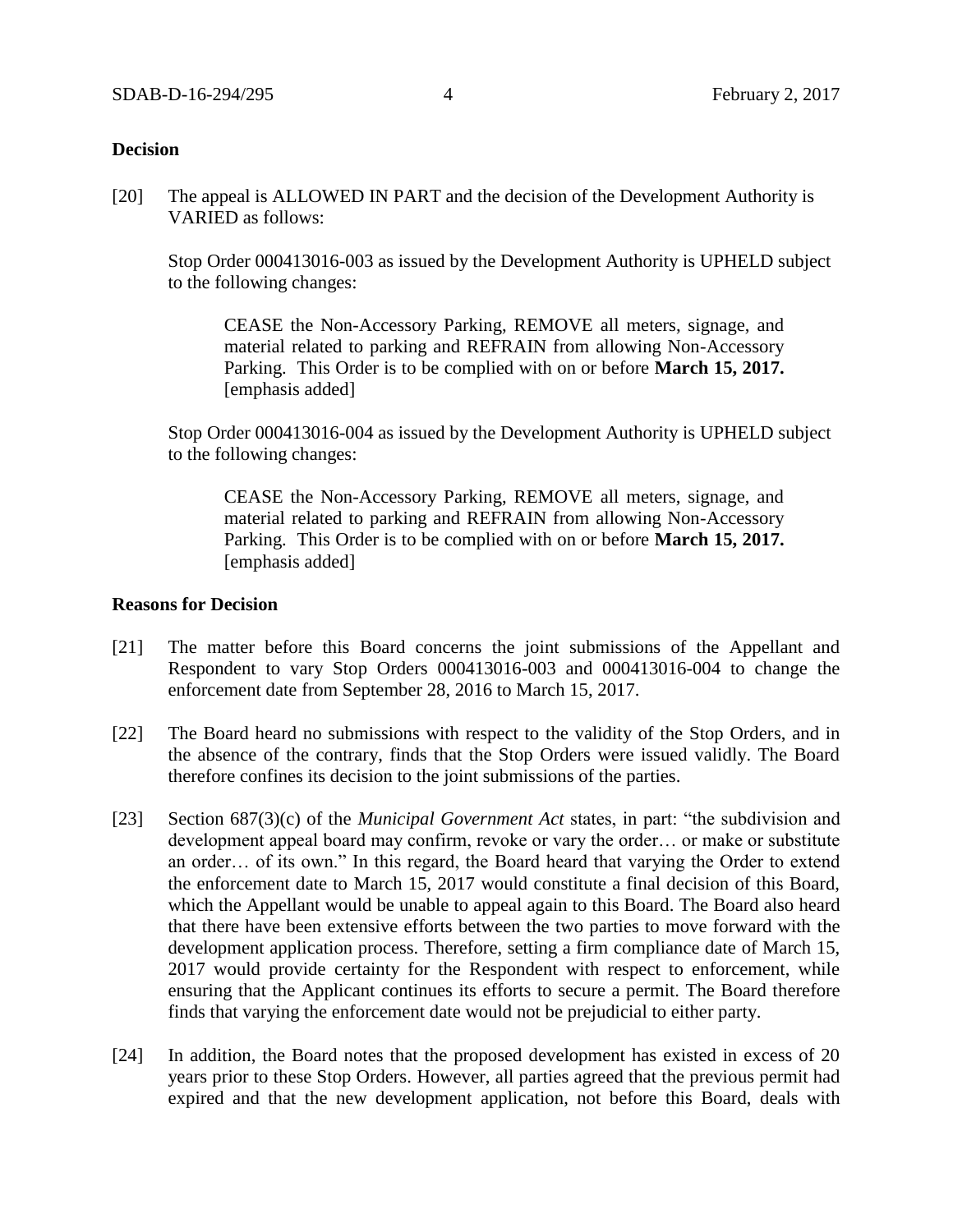changes to the Bylaw since the development was last approved. It would therefore be appropriate for the development to undergo a proper review, based on the current development regulations. The Board notes this fact only to determine whether any prejudice would be created by extending the compliance date in the Stop Orders. The Board finds by extending the compliance date in the Stop Orders that there has been no prejudice created to any party.

[25] For the above reasons, the Board accepts the joint submissions of the parties. The Stop Orders are accordingly varied.

> Mr. V. Laberge, Presiding Officer Subdivision and Development Appeal Board